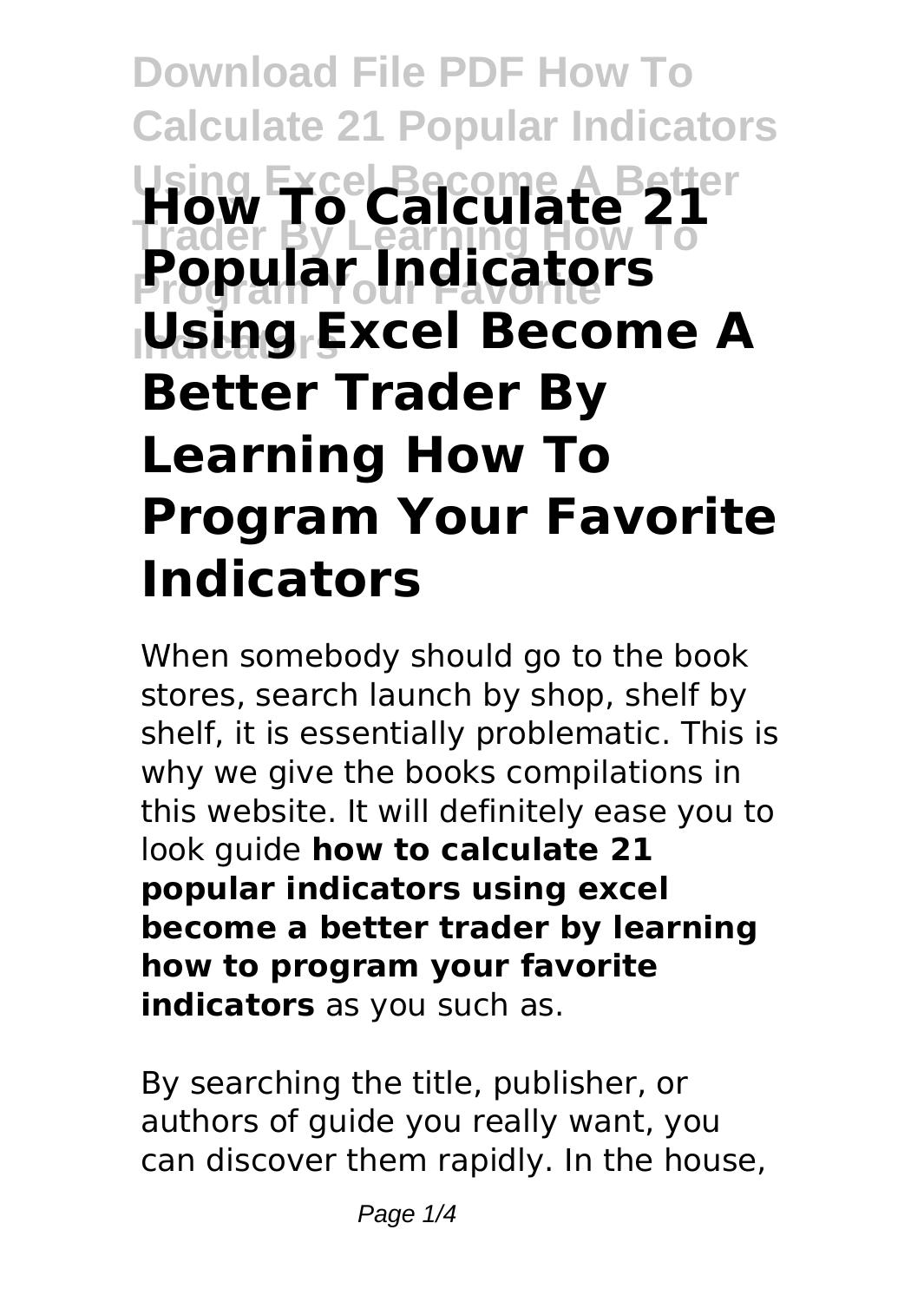**Download File PDF How To Calculate 21 Popular Indicators** workplace, or perhaps in your method **Trader By Learning By Leap Four Straders Program Your Favorite** and install the how to calculate 21 **Indicators** popular indicators using excel become a connections. If you mean to download better trader by learning how to program your favorite indicators, it is certainly easy then, back currently we extend the link to purchase and make bargains to download and install how to calculate 21 popular indicators using excel become a better trader by learning how to program your favorite indicators appropriately simple!

The eReader Cafe has listings every day for free Kindle books and a few bargain books. Daily email subscriptions and social media profiles are also available if you don't want to check their site every day.

#### **How To Calculate 21 Popular**

Calculate the total cost with sales tax. To calculate the cost of an item plus tax, start by converting the sales tax to a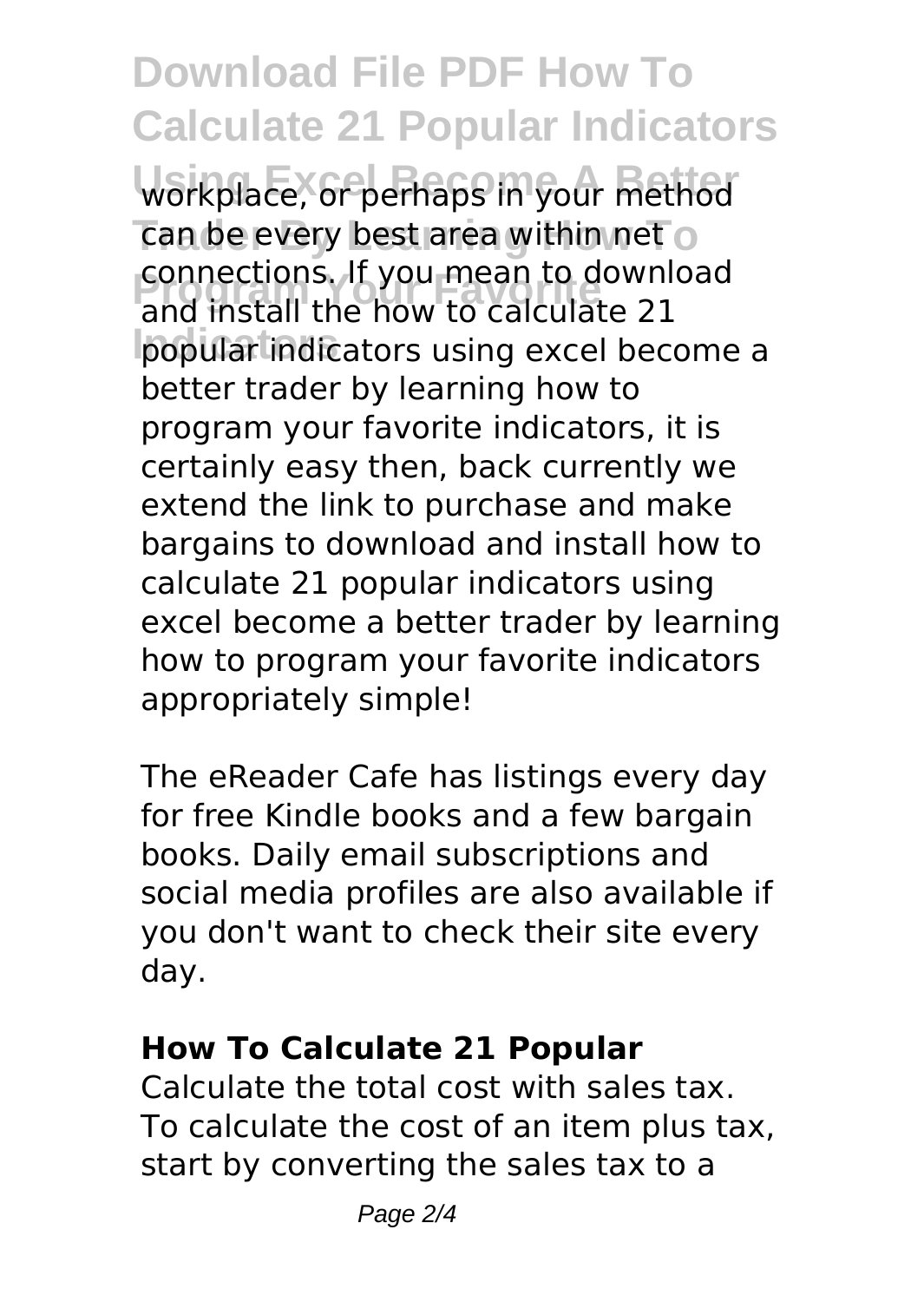**Download File PDF How To Calculate 21 Popular Indicators** decimal. Next, add that number to 1<sup>9</sup> **Trader By Learning How To** (think of 1 as 100% of the cost of the **Program Tem). For example, if sales tax**<br>is 8%, you'd do 0.08 + 1 = 1.08. Then, **Indicators** multiply the price of your item by 1.08. original item). For example, if sales tax

#### **Four Easy Ways to Calculate Percentages | wikiHow**

Bill is an electrician who wants to calculate his take-home net pay. He currently makes a gross annual salary of \$50,000. Bill lives in Colorado with his wife and daughter. Annual Salary \$50,000. Federal Income Tax – \$4,233. FICA Tax – \$3,825. CO State Tax –  $$1,915.$  Net Pay = \$40,027

### **How to Calculate Gross Pay to Net Pay - Workest**

2. Calculate your macros. Carbohydrates are just one of the three macronutrients. To get targets for the other two, as well as a daily calorie target, use the Bodybuilding.com Macronutrient Calculator. 3. Learn about the best fatloss supplements.